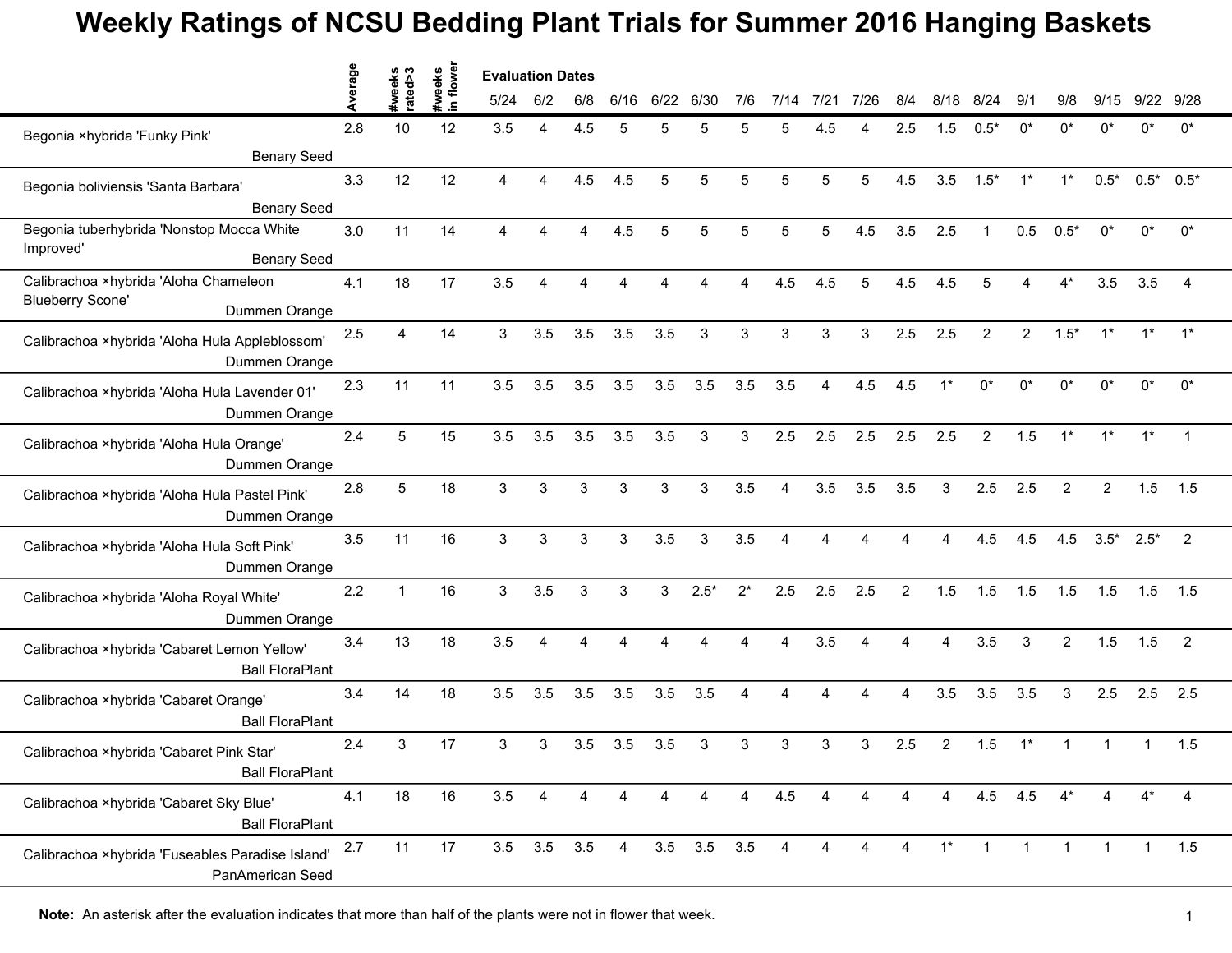## **Weekly Ratings of NCSU Bedding Plant Trials for Summer 2016 Hanging Baskets**

|                                                                       | Average | reeks<br>ted>3 | weeks<br>n flower | <b>Evaluation Dates</b> |                        |             |      |                |                |                |                |                |      |        |                          |              |                |                        |        |        |       |
|-----------------------------------------------------------------------|---------|----------------|-------------------|-------------------------|------------------------|-------------|------|----------------|----------------|----------------|----------------|----------------|------|--------|--------------------------|--------------|----------------|------------------------|--------|--------|-------|
|                                                                       |         | rate           | $\equiv$          | 5/24                    | 6/2                    | 6/8         | 6/16 | 6/22           | 6/30           | 7/6            | 7/14           | 7/21           | 7/26 | 8/4    | 8/18                     | 8/24         | 9'             | 9/8                    | 9/15   | 9/22   | 9/28  |
| Calibrachoa ×hybrida 'Hula Mango 01'                                  | 3.9     | 15             | 18                | 3.5                     | Δ                      |             |      | Δ              | 3.5            |                | 4.5            | 4.5            |      | 4.5    | 4.5                      | 4.5          | Δ              | 3.5                    | 3      | 3      | 3     |
| Dummen Orange                                                         |         |                |                   |                         |                        |             |      |                |                |                |                |                |      |        |                          |              |                |                        |        |        |       |
| Calibrachoa ×hybrida 'MiniFamous Double Pink<br>17'<br>Selecta        | 2.1     | 6              | 10                | 4                       | 3.5                    | 3           | 3    | 3              | 3              | 3              | 3.5            | 4              | 4    | $3.5*$ | $1^*$                    | $0^*$        | 0*             | 0*                     | 0*     | 0*     | $0^*$ |
| Calibrachoa ×hybrida 'MiniFamous Neo Orange + 4.0<br>Red Eye 17'      |         | 18             | 15                | 3.5                     | 3.5                    | 3.5         | 3.5  | 3.5            | 3.5            | 4              | 4.5            | 4.5            | 4.5  | 4.5    | 4.5                      | 4.5          | $4.5*$         | 4*                     | $4^*$  | 3.5    | 3.5   |
| Selecta                                                               |         |                |                   |                         |                        |             |      |                |                |                |                |                |      |        |                          |              |                |                        |        |        |       |
| Calibrachoa ×hybrida 'MiniFamous Neo Royal<br>Blue 17'<br>Selecta     | 2.8     | 11             | 14                | 3.5                     | 3.5                    | 3.5         | 3.5  | 3.5            | 3.5            |                |                |                |      | $4^*$  | 2                        | 1.5          | 1.5            | $1^*$                  | $1^*$  | $1^*$  | 2     |
| Calibrachoa ×hybrida 'MiniFamous Neo White +<br>Yellow Eye'           | 3.9     | 18             | 11                | 4                       |                        |             |      | Δ              | $3.5*$         | $3.5*$         |                |                | 4.5  |        |                          |              |                | $3.5*$                 | $3.5*$ | $3.5*$ | $4^*$ |
| Selecta                                                               |         |                |                   |                         |                        |             |      |                |                |                |                |                |      |        |                          |              |                |                        |        |        |       |
| Calibrachoa ×hybrida 'MiniFamous Neo Yellow +<br>Red Vein'<br>Selecta | 4.2     | 18             | 14                | 4                       | Δ                      | Δ           |      | Δ              |                | Δ              | 4.5            | 4.5            | 4.5  | 4.5    | 4.5                      | 4.5          | 4.5            | $4.5*$                 | $4^*$  | $4^*$  | $4^*$ |
| Calibrachoa ×hybrida 'StarShine Apricot'<br>Selecta                   | 4.2     | 16             | 18                | 4                       |                        | Δ           |      | Δ              | Δ              | 4.5            | 4.5            | 4.5            | 5    | 5      | 5                        | 5            | 4.5            | $\boldsymbol{\Lambda}$ | 3      | 3      | 3.5   |
| Calibrachoa ×hybrida 'StarShine Cherry'                               | 2.4     | $\overline{2}$ | 18                | 3                       | 3                      | 3           | 3    | 3              | 3              | 3              | 3              | 3.5            | 3.5  | 3      | 1.5                      | 1.5          | 1.5            |                        |        |        | 1.5   |
| Selecta                                                               |         |                |                   |                         |                        |             |      |                |                |                |                |                |      |        |                          |              |                |                        |        |        |       |
| Calibrachoa ×hybrida 'StarShine Pink'<br>Selecta                      | 2.7     | 10             | 16                | 3.5                     | 3.5                    | 3.5         | 3.5  | 3.5            | 3              | 3.5            |                | 4.5            | 4.5  | 4.5    |                          | $1^*$        | $1*$           |                        |        |        | 1.5   |
| Calibrachoa ×hybrida 'StarShine Violet'                               | 3.9     | 15             | 18                | 3.5                     | $\boldsymbol{\Lambda}$ | Δ           |      | Δ              |                |                | 4              | 4.5            | 4.5  | 4.5    | 4.5                      | 4.5          | $\overline{a}$ | 3.5                    | 3      | 3      | 2.5   |
| Selecta                                                               |         |                |                   |                         |                        |             |      |                |                |                |                |                |      |        |                          |              |                |                        |        |        |       |
| Calibrachoa ×hybrida 'Volcano Pink 01'<br>Dummen Orange               | 2.5     | 10             | 14                | 3.5                     | 3.5                    | 3.5         | 3.5  | 3.5            | 3              | 3.5            | 3.5            | 4              | 4    | 4      | $1^*$                    | $\mathbf{1}$ | $1^*$          | $1^*$                  | $1*$   | 0.5    | 0.5   |
| Lycopersicon esculentum 'Rocola Chocolate'<br>Comense Ltd             | 2.6     | 8              | 15                | 3                       | 3                      | 3           | 3.5  | 4              | 4.5            | 4.5            | 4.5            | 4.5            | 4.5  | 4      |                          |              |                |                        | $0^*$  | 0*     | $0^*$ |
| Petunia ×hybrida 'Success! Coral'<br><b>Benary Seed</b>               | 3.5     | 13             | 18                | 4.5                     | 4.5                    | 4.5         | 4.5  | 5              | 4.5            |                |                |                |      | 3.5    |                          | 3.5          | 3              | $\overline{2}$         | 1.5    |        |       |
| Petunia ×hybrida 'Success! Pink Chiffon'<br><b>Benary Seed</b>        | 2.1     | 8              | $10$              | $\overline{4}$          |                        | 3.5 3.5 3.5 |      | $\overline{4}$ | $3.5\quad 3.5$ |                | $\mathbf{3}$   | 3 <sup>7</sup> | 3.5  | $2^*$  | $0^*$                    | $0^*$        | $0^*$          | $0^*$                  | $0^*$  | 0*     | $0^*$ |
| Petunia ×hybrida 'Success! Pink Vein'<br><b>Benary Seed</b>           | 2.6     | $10\,$         | 12                |                         | 4.5 4.5 4.5 4.5        |             |      | $\overline{5}$ | 4              | $\overline{4}$ | $\overline{4}$ | $3.5 \quad 4$  |      |        | $2.5$ 0.5 0.5* 0.5* 0.5* |              |                |                        | $0^*$  | $0^*$  | $0^*$ |

**Note:** An asterisk after the evaluation indicates that more than half of the plants were not in flower that week. 2